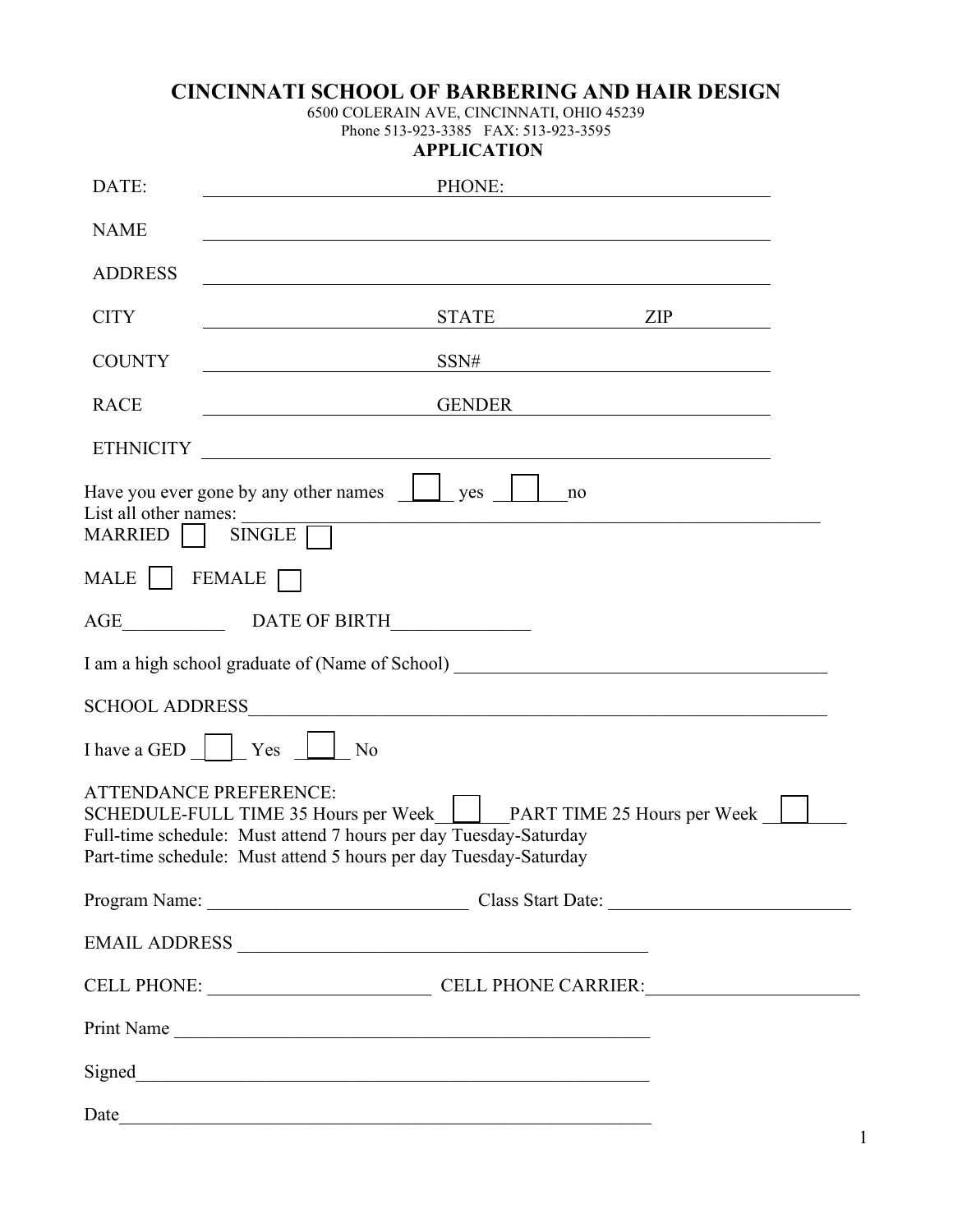### **APPLICATION**

I all the reby make application for enrollment in the Cincinnati School of Barbering and Hair Design. for a course of Barbering of 1800 hours or Cosmetology Cross-Over of 1000 hours instruction, as prescribed by the Ohio law.

If accepted I agree to pay a \$75 Registration fee, current rate of tuition as per an enrollment agreement, plus necessary tools, textbooks and uniform fee to be paid on starting day. In the event that I cancel my enrollment, I waive all rights to the \$75.00 registration fee herewith as damages for the acceptance of this application. In the event a student withdraws from school before completing the course, the student will be subject to a prorated refund of tuition as per the enrollment agreement of the school. No refund will be made on equipment, books, or fees.

#### **Admission Requirements**

Schedule a visit and tour. Complete enrollment application. Meet staff and students. Learn about curriculum, books and kits, dress code and payment plans. Have high school and post-high school transcripts sent to the school. Sign enrollment agreement. Cincinnati School of Barbering requires that each student enrolling in our programs:

- Complete an application for enrollment:
- Submit a \$75.00 Registration Fee;
- Proof of at least 17 years of age submit the following:
	- o a certified copy of a Birth Certificate;<br>
	o government issue photo ID
	- government issue photo ID
- Submit evidence of having graduated from high school OR successful completion of the equivalent of graduation by providing one of the following:
	- o copy of a high school diploma
	- o copy of a high school transcript stating graduation date
	- o copy of a GED
	- o copy of a State issued credential for secondary school completion if homeschooled.
	- o copy of an academic transcript showing completion of at least a two year program that is acceptable towards a bachelor degree
	- o Foreign Diplomas: Must have evidence that verification of a foreign student's high school diploma has been performed by an outside agency that is qualified to translate documents into English and confirm the academic equivalence to a high school diploma.
- Students wishing to transfer hours from another barber school must first obtain written permission from the Ohio State Cosmetology and Barber Board and submit a certified hour transcript. Prior study and transfer hours are evaluated by both the Ohio State Cosmetology and Barber Board and the institution. Accepted transfer students are contracted for and will only be charged for the amount of hours in the program less the transfer hours that have been accepted.
- Students who wish to re-enter the school after withdrawing must wait a 6 month (180 day) period from their last date of attendance, meet all of the of the above requirements, pay off previous balance, and sign a new enrollment agreement and pay the current rate of tuition for the hours remaining in the program.
- Students enrolling in the 1000-hour Cosmetology Cross-Over program must meet all of the above requirements as well as submit a copy of a current Cosmetology license. (Currently not eligible for Title IV HEA Funding)
- Students enrolling in the 500-hour Barber Teacher program must submit proof to the school of a current Ohio barber license; must submit proof to the Ohio Board at least eighteen months of work experience in a licensed barber shop or employment as an assistant barber teacher under the supervision of a licensed barber teacher for at least one year.
- Students using VA Educational Benefits will only receive these benefits for hours and studies that have not been earned at another institution.

Additional requirements:

- Submit an Ohio State Cosmetology and Barber Board application and \$40.00 Fee.
- Submit Picture Fee \$10.00 for three (3) identical photographs, head and shoulders only. Photo must be signed on the front by the applicant.
- Students are not permitted to start class until they have been issued a registration card by the Board
- In cases where a student admittedly has ever had a contagious, infectious, or communicable disease Submit certification from a licensed physician stating that the applicant has had a Laboratory RPR or STS Blood Test and that he/she no longer has the contagious, infectious, or communicable disease.

Disclosures:

• Any applicants who have been convicted of a felony must notify the Ohio State Cosmetology and Barber Board prior to enrollment. The Ohio State Board will determine if a student can obtain licensure upon graduation from the school and application for licensure.